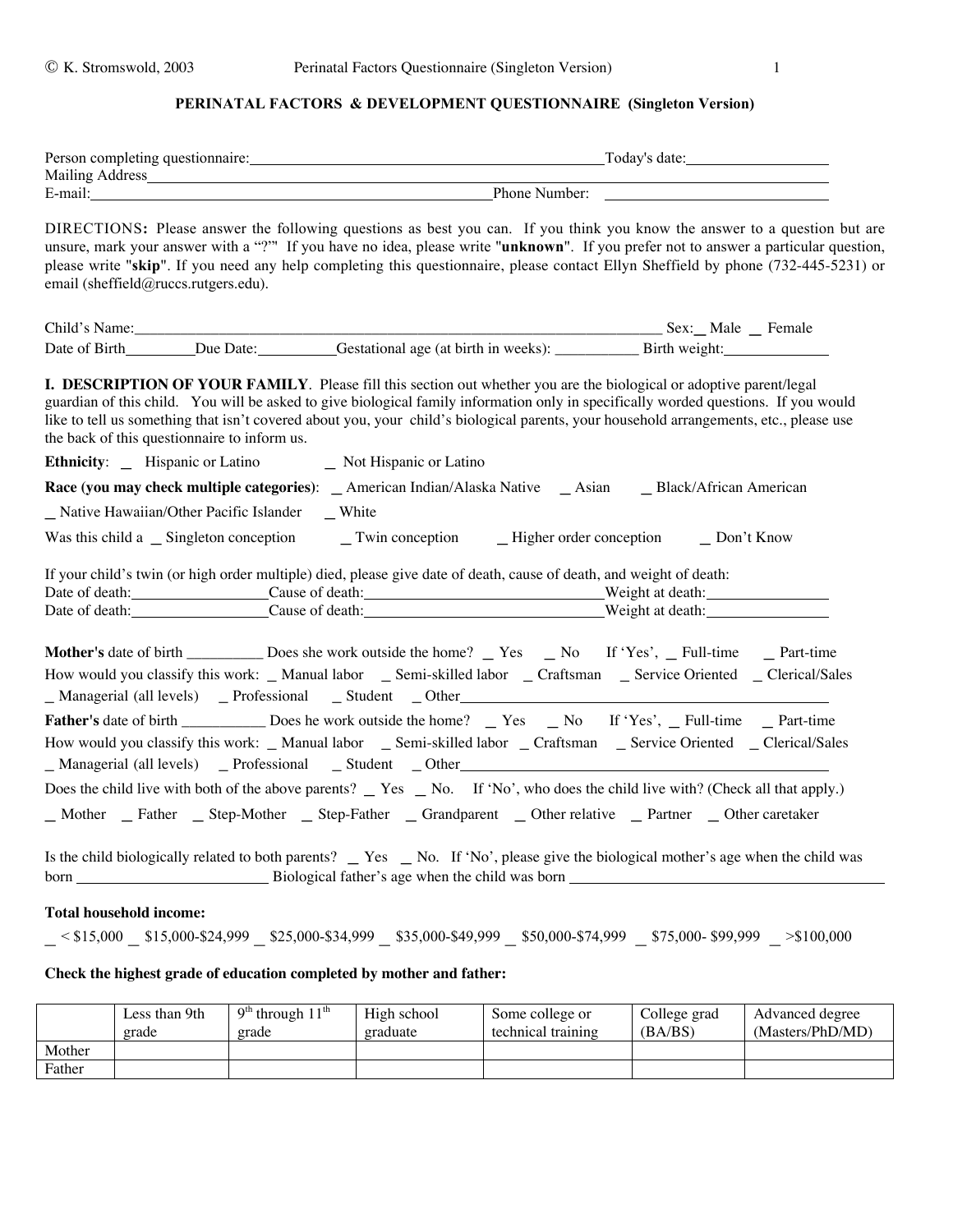#### **Brothers and sisters**

| Sibling's name | Sex | Date of birth | Gestational age | Birth weight | Adopted | Step-child | Deceased |
|----------------|-----|---------------|-----------------|--------------|---------|------------|----------|
|                |     |               |                 |              |         |            |          |
|                |     |               |                 |              |         |            |          |
|                |     |               |                 |              |         |            |          |
|                |     |               |                 |              |         |            |          |
|                |     |               |                 |              |         |            |          |
|                |     |               |                 |              |         |            |          |

If you suffered any pregnancy losses (e.g., miscarriages, stillbirths) not listed above, please indicate the gestational age at the time of the loss and the cause of the loss.

**II. INFORMATION ABOUT THE BIOLOGICAL MOTHER'S OVERALL HEALTH** (If you are not the biological mother, please fill out information about the biological mother as best as you can. If you do not know a particular fact, please write "**unknown"**)

| 1. Do you have any chronic physical or psychological conditions when you are not pregnant? _ Yes _ No. If 'Yes', please |  |
|-------------------------------------------------------------------------------------------------------------------------|--|
| describe:                                                                                                               |  |

|              | 2. Do you regularly take any medications (prescription or nonprescription) when you are not pregnant? _ Yes _ No. If 'Yes', |
|--------------|-----------------------------------------------------------------------------------------------------------------------------|
| please list: |                                                                                                                             |
|              |                                                                                                                             |

**III. INFORMATION ABOUT THIS PREGNANCY** (If you are not the biological mother, please fill out information about the biological mother as best as you can. If you do not know a particular fact, please write **'unknown'**.)

1. What did you weigh when you became pregnant? What did you weigh when you delivered?

2. How many cigarettes/day did you smoke while pregnant?

3. How many alcoholic drinks/day did you have while pregnant? \_\_\_\_\_\_\_\_\_\_\_\_\_\_\_\_\_\_

4. List any vitamins or supplements you took while pregnant\_\_\_\_\_\_\_\_\_\_\_\_\_\_\_\_\_\_\_\_\_

5. List any nonprescription drugs you took while pregnant (e.g., over-the-counter drugs, herbal remedies, marijuana etc.)

6. How many weeks pregnant were you when you first received prenatal care?

|  | 7. Was this pregnancy the result of infertility treatment? _ Yes _ No If 'Yes', check all methods that were used to achieve this |  |  |  |
|--|----------------------------------------------------------------------------------------------------------------------------------|--|--|--|
|  | pregnancy: _Ovulation induction _Intrauterine insemination _IVF _GIFT/ZIFT _ICSI _Donor Egg _Donor Sperm                         |  |  |  |

,我们也不会有什么。""我们的人,我们也不会有什么?""我们的人,我们也不会有什么?""我们的人,我们的人,我们的人,我们的人,我们的人,我们的人,我们的人,我

**8. Pregnancy complications/pregnancy health problems.** If you suffered any of the following problems, please indicate when in the pregnancy the problem was **first** diagnosed and any treatments that were given (check all that apply).

| <b>Preterm Labor</b>                           | <b>Premature Rupture of Membranes</b>          |
|------------------------------------------------|------------------------------------------------|
| Week diagnosed                                 |                                                |
| Bedrest                                        | $\equiv$ Bedrest                               |
| _ Hospitalization                              | _ Hospitalization                              |
| Contraction monitor                            | $\overline{\phantom{a}}$ Fetal heart monitor   |
| $\angle$ IV hydration                          | Fetal ultrasounds                              |
| _ Anti-contraction drugs (oral or patch)       | $\angle$ IV hydration                          |
| $-$ Anti-contraction drugs (injection or pump) | Antibiotics                                    |
| $\quad$ IV Magnesium sulfate                   | Steroids                                       |
| Steroids                                       | Trandelenburg position (legs higher than head) |
| Antibiotics                                    | $\angle$ Delivery                              |
| Delivery                                       | Other                                          |
| Other                                          |                                                |
|                                                |                                                |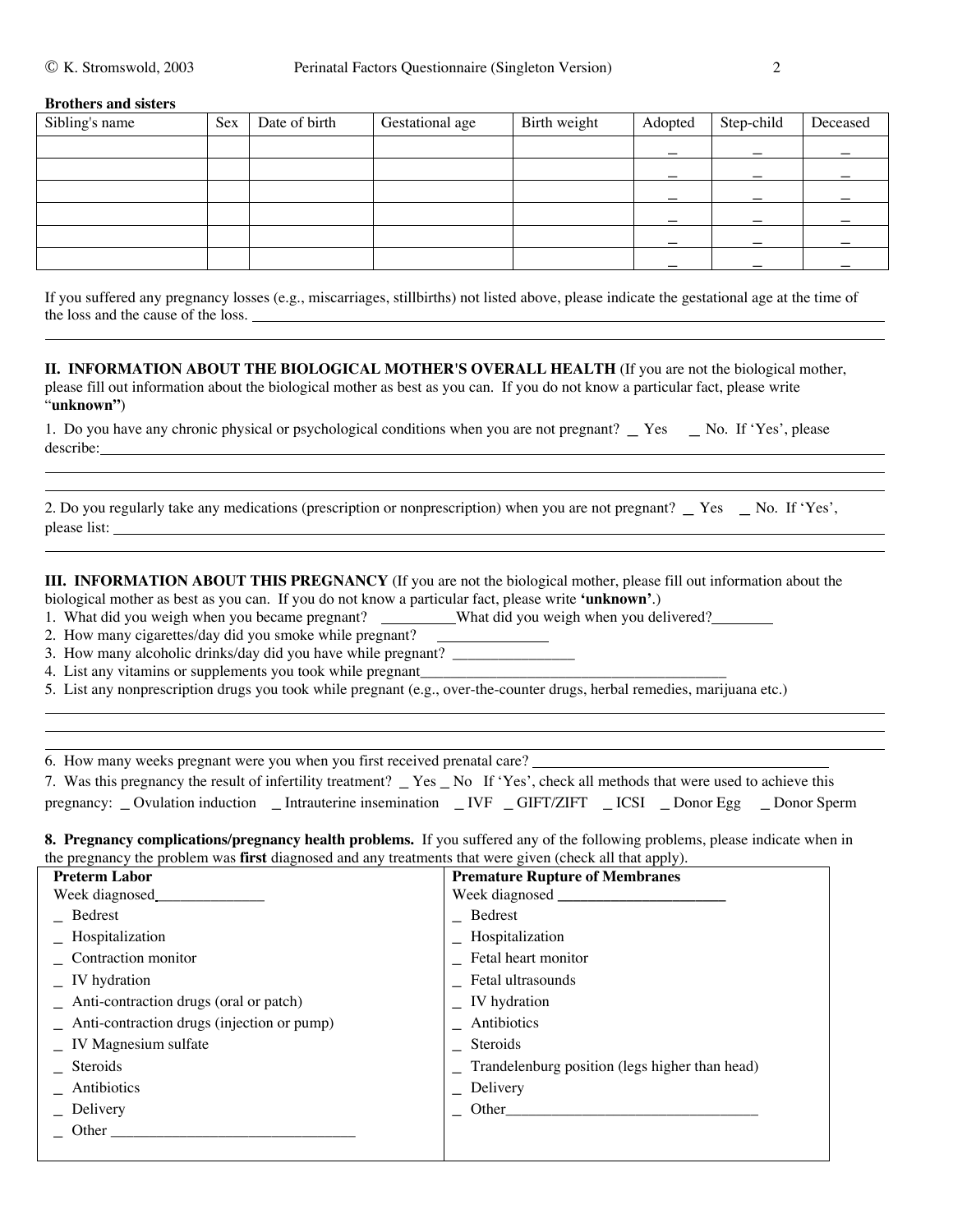| Preeclampsia (Pregnancy-induced hypertension)                    | <b>HELLP</b> syndrome                                                             |
|------------------------------------------------------------------|-----------------------------------------------------------------------------------|
|                                                                  | Week diagnosed<br><u> 1980 - Johann Barn, mars an t-Amerikaansk kommunister (</u> |
| $-$ Bedrest                                                      | _ Hospitalization                                                                 |
| Aspirin                                                          | _ Oral blood pressure medication                                                  |
| Hospitalization                                                  | IV Magnesium sulfate                                                              |
| Oral blood pressure medications                                  | Steroids                                                                          |
| IV Magnesium sulfate                                             | Platelets                                                                         |
| Steroids                                                         | <b>Blood</b> transfusion                                                          |
| Delivery                                                         | Delivery                                                                          |
| $\sim$ Other                                                     | $\sim$ Other                                                                      |
|                                                                  |                                                                                   |
| Eclampsia (seizures due to high blood pressure)                  | <b>Incompetent cervix</b>                                                         |
| Oral blood pressure medications                                  | Bedrest                                                                           |
| _ IV Magnesium Sulfate                                           | _ Hospitalization                                                                 |
| Steroids                                                         | $\angle$ Cerclage                                                                 |
| Delivery                                                         | Trandelenburg position (legs higher than head)                                    |
| $\begin{array}{c}\n\text{Other}\n\end{array}$                    | $-$ Other                                                                         |
|                                                                  |                                                                                   |
| <b>Intrauterine Growth Restriction (IUGR)</b>                    | Fetal distress (decreased movement, heart rate)                                   |
| Bedrest                                                          | $Be$ drest                                                                        |
| Hospitalization                                                  |                                                                                   |
|                                                                  | Hospitalization<br>Fetal heart monitor                                            |
| Aspirin<br>Steroids                                              |                                                                                   |
|                                                                  | Fetal ultrasound                                                                  |
| Fetal ultrasound                                                 | Delivery                                                                          |
| Fetal heart monitor                                              | $\sim$ Other                                                                      |
| $\angle$ Delivery                                                |                                                                                   |
|                                                                  |                                                                                   |
| Vaginal bleeding (other than 1 <sup>st</sup> trimester spotting) | <b>Placental abruption</b>                                                        |
|                                                                  |                                                                                   |
| $\equiv$ Bedrest                                                 | $\overline{\phantom{a}}$ Bedrest                                                  |
| Hospitalization                                                  | Hospitalization                                                                   |
| $\sqrt{ }$ IV hydration                                          | IV hydration                                                                      |
| <b>Blood</b> transfusion                                         | <b>Blood</b> transfusion                                                          |
| Delivery                                                         | Delivery                                                                          |
| $\sim$ Other                                                     |                                                                                   |
| <b>Placental previa</b>                                          | Loss of twin (or higher order multiple)                                           |
|                                                                  |                                                                                   |
| _ Self correcting                                                | $\_$ Hospitalization                                                              |
| <b>Blood</b> transfusion                                         | Steroids                                                                          |
| Cesarean-section delivery                                        | Fetal heart monitor                                                               |
| $\sim$ Other                                                     | Fetal ultrasound                                                                  |
|                                                                  | Delivery of twin                                                                  |
|                                                                  |                                                                                   |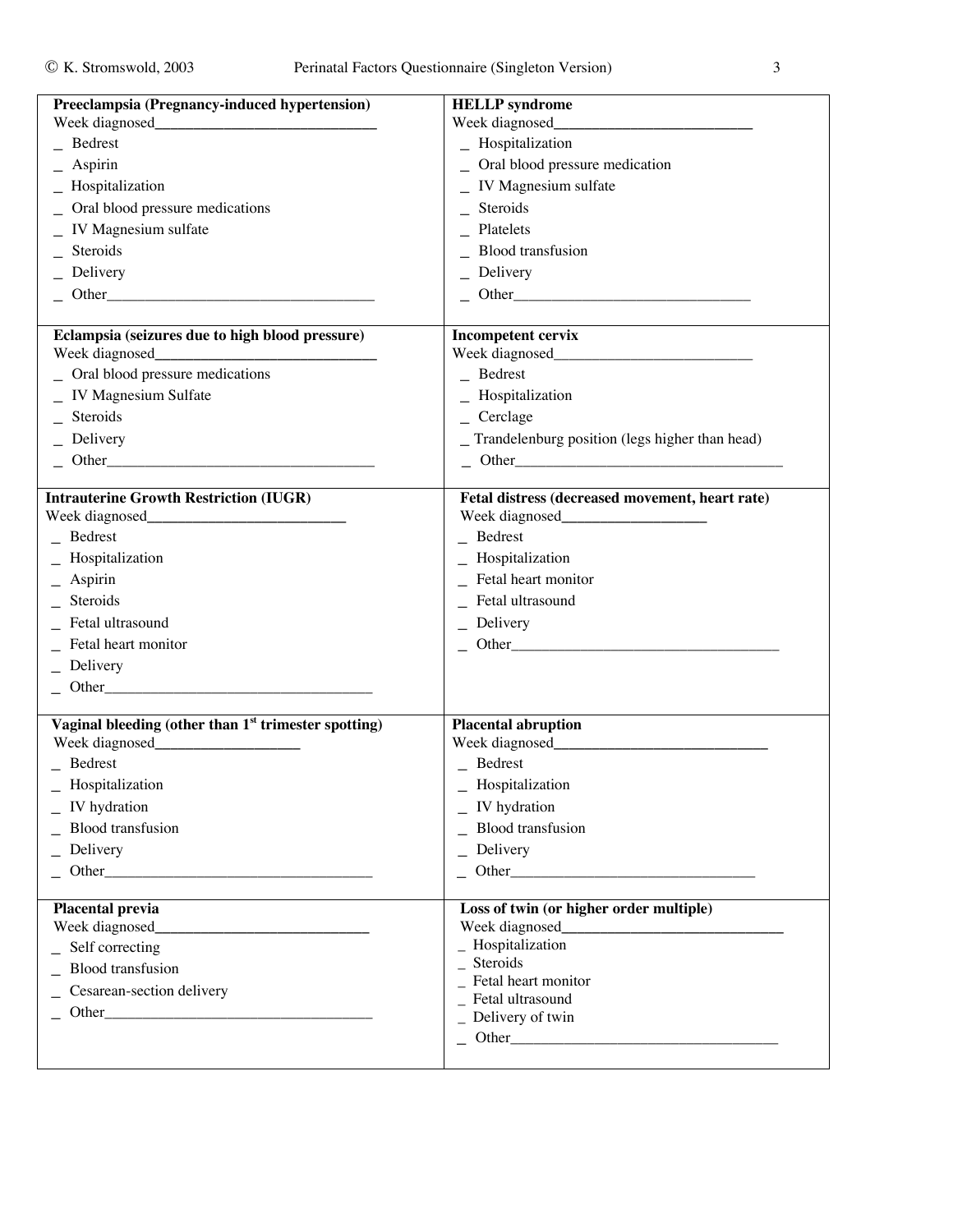| Week diagnosed_<br>Week diagnosed<br>$-$ Antibiotics (oral)<br>_ Hospitalization<br>_ Antibiotics (oral)<br>$-$ Antibiotics (IV)<br>$_$ Antibiotics (IV)<br>_ Diet (for example: cranberry juice)<br>_ Hospitalization<br>$\angle$ Delivery<br>$-$ Other<br>$\sim$ Other<br>Too little amniotic fluid<br>Too much amniotic fluid<br>$-$ Frequent ultrasounds<br>Bedrest<br>_ Medication (to reduce fetal urine production)<br>_ Hospitalization<br>_ Extraction of amniotic fluid<br>_ Frequent ultrasounds<br>_ IV Hydration<br>_ Hospitalization<br>Steroids<br>$_$ Steroids<br>$\angle$ Delivery<br>$\angle$ Delivery<br>$-$ Other<br>$-$ Other<br><b>Blood clots.</b><br><b>Gestational diabetes</b><br>_ Compression stockings<br>$\overline{\phantom{a}}$ Diet control<br>_ Oral anticoagulants<br>_ Oral anti-diabetic medication<br>$-$ Heparin<br>$\overline{\phantom{a}}$ Insulin<br>$-$ Other<br>$-$ Other<br>Treatment<br>Other and the contract of the contract of the contract of the contract of the contract of the contract of the contract of the contract of the contract of the contract of the contract of the contract of the contract of the<br>Other | <b>Uterine infection</b> | <b>Urinary tract infection</b> |
|------------------------------------------------------------------------------------------------------------------------------------------------------------------------------------------------------------------------------------------------------------------------------------------------------------------------------------------------------------------------------------------------------------------------------------------------------------------------------------------------------------------------------------------------------------------------------------------------------------------------------------------------------------------------------------------------------------------------------------------------------------------------------------------------------------------------------------------------------------------------------------------------------------------------------------------------------------------------------------------------------------------------------------------------------------------------------------------------------------------------------------------------------------------------------|--------------------------|--------------------------------|
|                                                                                                                                                                                                                                                                                                                                                                                                                                                                                                                                                                                                                                                                                                                                                                                                                                                                                                                                                                                                                                                                                                                                                                              |                          |                                |
|                                                                                                                                                                                                                                                                                                                                                                                                                                                                                                                                                                                                                                                                                                                                                                                                                                                                                                                                                                                                                                                                                                                                                                              |                          |                                |
|                                                                                                                                                                                                                                                                                                                                                                                                                                                                                                                                                                                                                                                                                                                                                                                                                                                                                                                                                                                                                                                                                                                                                                              |                          |                                |
|                                                                                                                                                                                                                                                                                                                                                                                                                                                                                                                                                                                                                                                                                                                                                                                                                                                                                                                                                                                                                                                                                                                                                                              |                          |                                |
|                                                                                                                                                                                                                                                                                                                                                                                                                                                                                                                                                                                                                                                                                                                                                                                                                                                                                                                                                                                                                                                                                                                                                                              |                          |                                |
|                                                                                                                                                                                                                                                                                                                                                                                                                                                                                                                                                                                                                                                                                                                                                                                                                                                                                                                                                                                                                                                                                                                                                                              |                          |                                |
|                                                                                                                                                                                                                                                                                                                                                                                                                                                                                                                                                                                                                                                                                                                                                                                                                                                                                                                                                                                                                                                                                                                                                                              |                          |                                |
|                                                                                                                                                                                                                                                                                                                                                                                                                                                                                                                                                                                                                                                                                                                                                                                                                                                                                                                                                                                                                                                                                                                                                                              |                          |                                |
|                                                                                                                                                                                                                                                                                                                                                                                                                                                                                                                                                                                                                                                                                                                                                                                                                                                                                                                                                                                                                                                                                                                                                                              |                          |                                |
|                                                                                                                                                                                                                                                                                                                                                                                                                                                                                                                                                                                                                                                                                                                                                                                                                                                                                                                                                                                                                                                                                                                                                                              |                          |                                |
|                                                                                                                                                                                                                                                                                                                                                                                                                                                                                                                                                                                                                                                                                                                                                                                                                                                                                                                                                                                                                                                                                                                                                                              |                          |                                |
|                                                                                                                                                                                                                                                                                                                                                                                                                                                                                                                                                                                                                                                                                                                                                                                                                                                                                                                                                                                                                                                                                                                                                                              |                          |                                |
|                                                                                                                                                                                                                                                                                                                                                                                                                                                                                                                                                                                                                                                                                                                                                                                                                                                                                                                                                                                                                                                                                                                                                                              |                          |                                |
|                                                                                                                                                                                                                                                                                                                                                                                                                                                                                                                                                                                                                                                                                                                                                                                                                                                                                                                                                                                                                                                                                                                                                                              |                          |                                |
|                                                                                                                                                                                                                                                                                                                                                                                                                                                                                                                                                                                                                                                                                                                                                                                                                                                                                                                                                                                                                                                                                                                                                                              |                          |                                |
|                                                                                                                                                                                                                                                                                                                                                                                                                                                                                                                                                                                                                                                                                                                                                                                                                                                                                                                                                                                                                                                                                                                                                                              |                          |                                |
|                                                                                                                                                                                                                                                                                                                                                                                                                                                                                                                                                                                                                                                                                                                                                                                                                                                                                                                                                                                                                                                                                                                                                                              |                          |                                |
|                                                                                                                                                                                                                                                                                                                                                                                                                                                                                                                                                                                                                                                                                                                                                                                                                                                                                                                                                                                                                                                                                                                                                                              |                          |                                |
|                                                                                                                                                                                                                                                                                                                                                                                                                                                                                                                                                                                                                                                                                                                                                                                                                                                                                                                                                                                                                                                                                                                                                                              |                          |                                |
|                                                                                                                                                                                                                                                                                                                                                                                                                                                                                                                                                                                                                                                                                                                                                                                                                                                                                                                                                                                                                                                                                                                                                                              |                          |                                |
|                                                                                                                                                                                                                                                                                                                                                                                                                                                                                                                                                                                                                                                                                                                                                                                                                                                                                                                                                                                                                                                                                                                                                                              |                          |                                |
|                                                                                                                                                                                                                                                                                                                                                                                                                                                                                                                                                                                                                                                                                                                                                                                                                                                                                                                                                                                                                                                                                                                                                                              |                          |                                |
|                                                                                                                                                                                                                                                                                                                                                                                                                                                                                                                                                                                                                                                                                                                                                                                                                                                                                                                                                                                                                                                                                                                                                                              |                          |                                |
|                                                                                                                                                                                                                                                                                                                                                                                                                                                                                                                                                                                                                                                                                                                                                                                                                                                                                                                                                                                                                                                                                                                                                                              |                          |                                |
|                                                                                                                                                                                                                                                                                                                                                                                                                                                                                                                                                                                                                                                                                                                                                                                                                                                                                                                                                                                                                                                                                                                                                                              |                          |                                |
|                                                                                                                                                                                                                                                                                                                                                                                                                                                                                                                                                                                                                                                                                                                                                                                                                                                                                                                                                                                                                                                                                                                                                                              |                          |                                |
|                                                                                                                                                                                                                                                                                                                                                                                                                                                                                                                                                                                                                                                                                                                                                                                                                                                                                                                                                                                                                                                                                                                                                                              |                          |                                |
|                                                                                                                                                                                                                                                                                                                                                                                                                                                                                                                                                                                                                                                                                                                                                                                                                                                                                                                                                                                                                                                                                                                                                                              |                          |                                |
|                                                                                                                                                                                                                                                                                                                                                                                                                                                                                                                                                                                                                                                                                                                                                                                                                                                                                                                                                                                                                                                                                                                                                                              |                          |                                |
|                                                                                                                                                                                                                                                                                                                                                                                                                                                                                                                                                                                                                                                                                                                                                                                                                                                                                                                                                                                                                                                                                                                                                                              |                          |                                |
|                                                                                                                                                                                                                                                                                                                                                                                                                                                                                                                                                                                                                                                                                                                                                                                                                                                                                                                                                                                                                                                                                                                                                                              |                          |                                |
|                                                                                                                                                                                                                                                                                                                                                                                                                                                                                                                                                                                                                                                                                                                                                                                                                                                                                                                                                                                                                                                                                                                                                                              |                          |                                |
|                                                                                                                                                                                                                                                                                                                                                                                                                                                                                                                                                                                                                                                                                                                                                                                                                                                                                                                                                                                                                                                                                                                                                                              |                          |                                |
|                                                                                                                                                                                                                                                                                                                                                                                                                                                                                                                                                                                                                                                                                                                                                                                                                                                                                                                                                                                                                                                                                                                                                                              |                          |                                |
|                                                                                                                                                                                                                                                                                                                                                                                                                                                                                                                                                                                                                                                                                                                                                                                                                                                                                                                                                                                                                                                                                                                                                                              |                          |                                |
|                                                                                                                                                                                                                                                                                                                                                                                                                                                                                                                                                                                                                                                                                                                                                                                                                                                                                                                                                                                                                                                                                                                                                                              |                          |                                |
|                                                                                                                                                                                                                                                                                                                                                                                                                                                                                                                                                                                                                                                                                                                                                                                                                                                                                                                                                                                                                                                                                                                                                                              |                          |                                |
|                                                                                                                                                                                                                                                                                                                                                                                                                                                                                                                                                                                                                                                                                                                                                                                                                                                                                                                                                                                                                                                                                                                                                                              |                          |                                |
|                                                                                                                                                                                                                                                                                                                                                                                                                                                                                                                                                                                                                                                                                                                                                                                                                                                                                                                                                                                                                                                                                                                                                                              |                          |                                |
|                                                                                                                                                                                                                                                                                                                                                                                                                                                                                                                                                                                                                                                                                                                                                                                                                                                                                                                                                                                                                                                                                                                                                                              |                          |                                |
|                                                                                                                                                                                                                                                                                                                                                                                                                                                                                                                                                                                                                                                                                                                                                                                                                                                                                                                                                                                                                                                                                                                                                                              |                          |                                |
|                                                                                                                                                                                                                                                                                                                                                                                                                                                                                                                                                                                                                                                                                                                                                                                                                                                                                                                                                                                                                                                                                                                                                                              |                          |                                |
|                                                                                                                                                                                                                                                                                                                                                                                                                                                                                                                                                                                                                                                                                                                                                                                                                                                                                                                                                                                                                                                                                                                                                                              |                          |                                |
|                                                                                                                                                                                                                                                                                                                                                                                                                                                                                                                                                                                                                                                                                                                                                                                                                                                                                                                                                                                                                                                                                                                                                                              |                          |                                |
|                                                                                                                                                                                                                                                                                                                                                                                                                                                                                                                                                                                                                                                                                                                                                                                                                                                                                                                                                                                                                                                                                                                                                                              |                          |                                |
|                                                                                                                                                                                                                                                                                                                                                                                                                                                                                                                                                                                                                                                                                                                                                                                                                                                                                                                                                                                                                                                                                                                                                                              |                          |                                |
|                                                                                                                                                                                                                                                                                                                                                                                                                                                                                                                                                                                                                                                                                                                                                                                                                                                                                                                                                                                                                                                                                                                                                                              |                          |                                |
|                                                                                                                                                                                                                                                                                                                                                                                                                                                                                                                                                                                                                                                                                                                                                                                                                                                                                                                                                                                                                                                                                                                                                                              |                          |                                |
|                                                                                                                                                                                                                                                                                                                                                                                                                                                                                                                                                                                                                                                                                                                                                                                                                                                                                                                                                                                                                                                                                                                                                                              |                          |                                |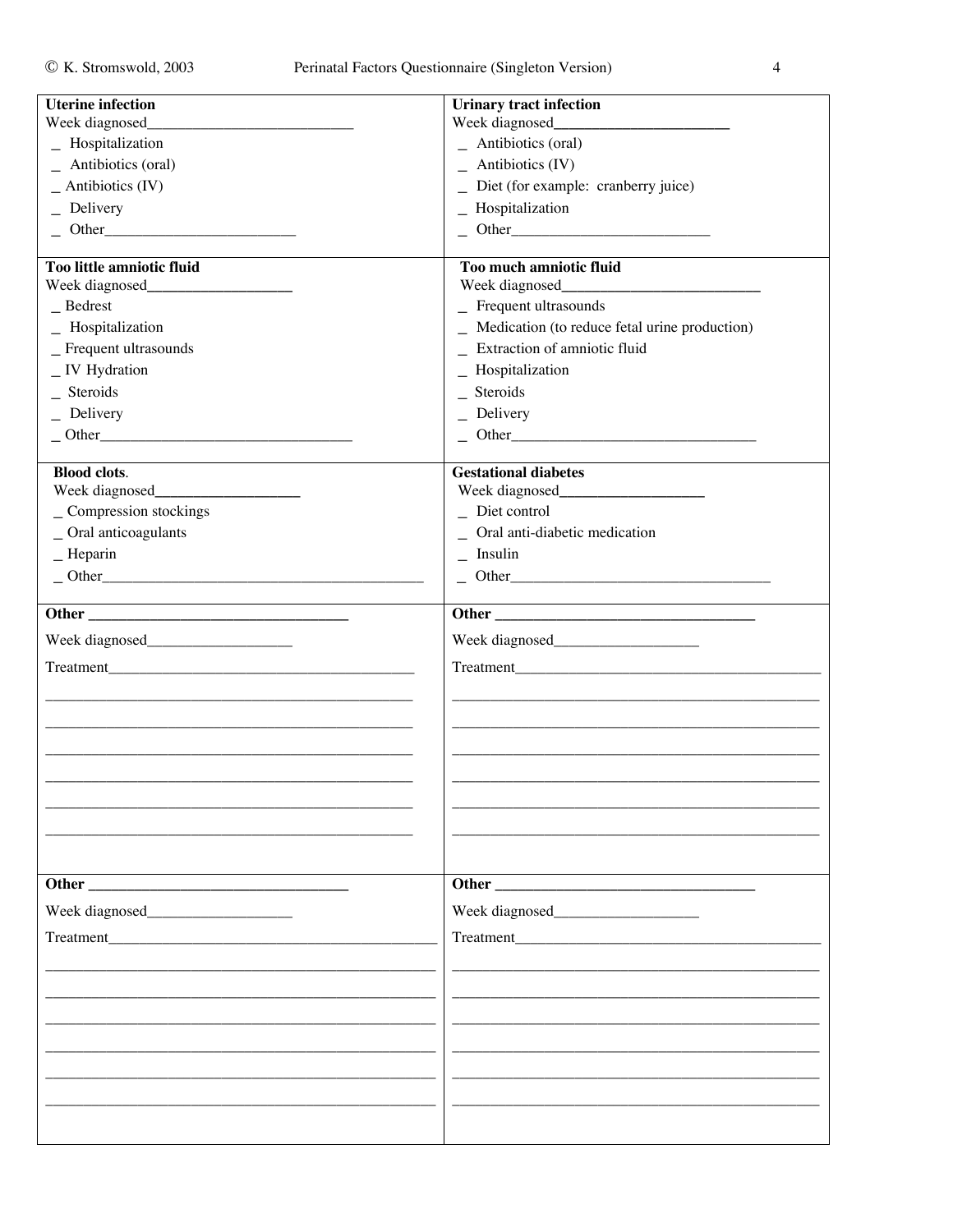**9. Prenatal drugs**. **If you took any drugs while pregnant, please indicate when you took them and why. If you were given more than one course of the drug, list the courses separately.** A "course" refers to a treatment course, not the number of doses received. For example, if a doctor prescribes once-a-day antibiotics for 10 days, this is a single "course" (and 10 doses). Betamethasone is usually given as 2 shots in a 24-hour period, so 2 shots in 24 hours means **one** course. Dexamethasone is usually given as a series of 4 shots in a 24-hour period, so 4 shots in 24 hours means **one** course.

**Example**: A mother received 1 course of magnesium sulfate at 30 weeks for preterm labor and 1 course at 36 weeks for preeclampsia. Because the mother threatened to deliver prematurely, the mother also got weekly betamethasone shots from weeks 28 through 31 to speed up fetal lung maturation. This mother should fill out the chart this way:

| Drug                      | <b>How Administered</b> | # courses | Week given     | <b>Reason</b>                               |
|---------------------------|-------------------------|-----------|----------------|---------------------------------------------|
| Magnesium sulfate         |                         |           | 30.36          | P Preterm Labor P Preeclampsia<br>Eclampsia |
|                           |                         |           |                | Other                                       |
| Steroid:                  |                         |           | 28, 29, 30, 31 | P Fetal Lung Maturation                     |
| Betamethasone (Celestone) | P Injection             |           |                | Other                                       |

| <b>Drug</b>                       | <b>How Administered</b>                                          | # courses | Week given | <b>Reason</b>                                 |
|-----------------------------------|------------------------------------------------------------------|-----------|------------|-----------------------------------------------|
| Magnesium sulfate                 | $\overline{\phantom{a}}$ IV                                      |           |            | _ Preterm Labor _ Preeclampsia _ Eclampsia    |
|                                   |                                                                  |           |            | Other                                         |
| Anti-hypertension drugs           | $Oral$ $IV$                                                      |           |            | $-Hypertension$ $Other$                       |
| other than Magnesium sulfate      | Injection                                                        |           |            |                                               |
| Terbutaline (Brethine)            | $\overline{\phantom{a}}$ IV<br>C <sub>rad</sub>                  |           |            | $P$ reterm Labor $O$ ther                     |
|                                   | Injection _ Pump                                                 |           |            |                                               |
| Indomethacin (Indocin)            | $C$ ral                                                          |           |            | _ Preterm Labor _ Decrease Amniotic Fluid     |
|                                   | Suppository                                                      |           |            | Other                                         |
| Nifedipine (Procardia, Adalat)    | Oral                                                             |           |            | Preterm Labor _ Other_________                |
| Nitroglycerin                     | Oral _Patch                                                      |           |            |                                               |
| Ritodrine (Yutopar)               | IV                                                               |           |            | Preterm Labor _ Other                         |
| <b>Other Anticontraction Drug</b> | $\overline{\phantom{a}}$ Oral $\overline{\phantom{a}}$ Injection |           |            | $P$ reterm Labor                              |
| (don't know name)                 | $IV$ _ Patch                                                     |           |            | $-$ Other                                     |
|                                   | Suppository                                                      |           |            |                                               |
| Steroid:                          |                                                                  |           |            | _ Fetal Lung Maturation                       |
| Betamethasone (Celestone)         | $\overline{\phantom{a}}$ Injection                               |           |            | $-$ Other                                     |
| Steroid:                          | $\equiv$ IV                                                      |           |            | _ Fetal Lung Maturation                       |
| Dexamethasone (Decadron)          | Injection                                                        |           |            | Other                                         |
| Steroid: Hydrocortisone           | $\overline{\phantom{a}}$ IV                                      |           |            | _ Fetal Lung Maturation                       |
| (Hydrocortone)                    | Injection                                                        |           |            |                                               |
| <b>IV/Injected Steroid (Don't</b> | $\overline{\phantom{a}}$ IV                                      |           |            | _ Fetal Lung Maturation                       |
| know name)                        | Injection                                                        |           |            |                                               |
| Steroids (oral or inhaled)        | Oral<br>_ Inhaled                                                |           |            |                                               |
| Oral anti-diabetes drugs          | Oral                                                             |           |            | Diabetes<br>$-$ Other                         |
| Insulin                           | Injection                                                        |           |            | Other_<br>Diabetes                            |
| Antibiotics                       | $Oral$ _ Injection                                               |           |            | _Uterine Infection _Group B Strep             |
|                                   | IV                                                               |           |            |                                               |
| Heparin                           | $\_$ Injection $\_$ IV                                           |           |            | _ Blood clot _ Clotting disorder _ Autoimmune |
|                                   |                                                                  |           |            | disorder _ Other                              |
| Aspirin                           | $C$ ral                                                          |           |            | _ Blood clot _ Clotting disorder _ Autoimmune |
|                                   |                                                                  |           |            | disorder _ Other______                        |
| Other (give name)                 |                                                                  |           |            |                                               |
| Other (give name)                 |                                                                  |           |            |                                               |
|                                   |                                                                  |           |            |                                               |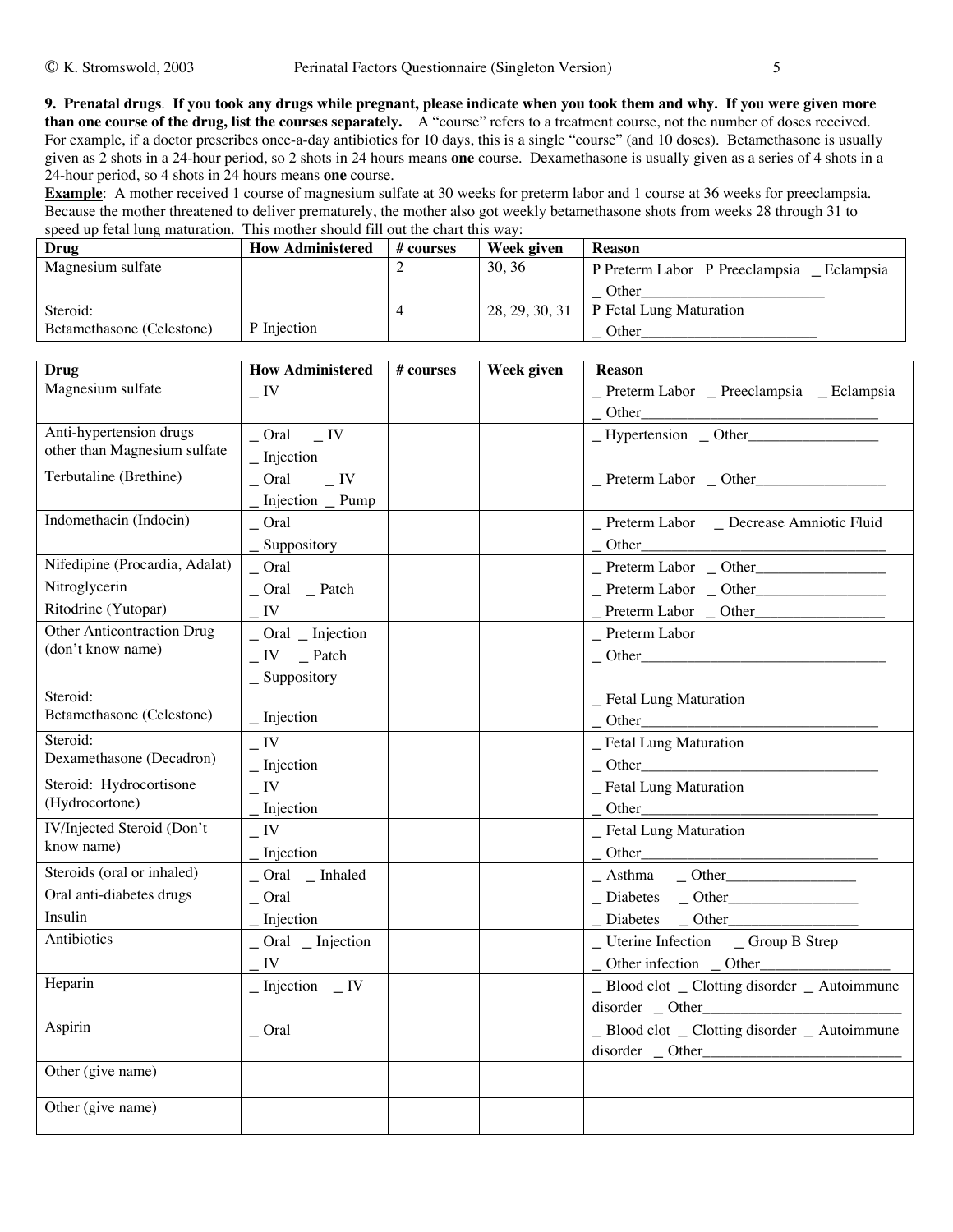#### **IV. INFORMATION ABOUT YOUR CHILD'S BIRTH & NEONATAL PERIOD**

| 1. My child was delivered: _ vaginally _ by cesarean-section                                                                                                                                                                                                  |
|---------------------------------------------------------------------------------------------------------------------------------------------------------------------------------------------------------------------------------------------------------------|
| If you went into labor (even if you ended up having a c-section), please answer questions 2a through 2d:                                                                                                                                                      |
| 2a. Was labor induced? $\text{Yes}$ No. If yes, what method(s) were used? Pitocin $\text{Dotor/midwife}$ reptured membranes                                                                                                                                   |
| - Other<br>2b. How long were you in active labor?                                                                                                                                                                                                             |
| 2c. Was your child breech? _ Yes _ No                                                                                                                                                                                                                         |
| 2d. Were forceps used in the delivery? $\Gamma$ Yes $\Gamma$ No                                                                                                                                                                                               |
| If your child was delivered by cesarean-section, please answer questions 3a and 3b:                                                                                                                                                                           |
| 3a. Was it a planned (scheduled) c-section? _ Yes _ No. If yes, indicate why (check all that apply) _ Previous c-section                                                                                                                                      |
|                                                                                                                                                                                                                                                               |
| 3b. If it wasn't planned, why did you have a c-section? (check all that apply) _ Failure of labor to progress _ Fetal distress<br>_Maternal distress _ Other _                                                                                                |
|                                                                                                                                                                                                                                                               |
| 4. Did your child breathe or cry spontaneously? _ Yes _ No                                                                                                                                                                                                    |
| 5. If you know them, give your child's $1 & 5$ minute Apgar scores:                                                                                                                                                                                           |
|                                                                                                                                                                                                                                                               |
|                                                                                                                                                                                                                                                               |
| 6. How long did your child stay in the hospital?<br>7. How long did your child stay in a neonatal intensive care unit (NICU)?                                                                                                                                 |
| 8. Was your child ever on a ventilator? Yes No If yes for how long?                                                                                                                                                                                           |
| 9. Was your child ever on CPAP? Yes _ No If yes, for how long?                                                                                                                                                                                                |
| 10. How noisy was your child's NICU?                                                                                                                                                                                                                          |
| - Quiet enough to hear and converse in whispers<br>Quiet enough to carry on a normal conversation, as if you were at home with your spouse or significant other                                                                                               |
| _ Quiet enough to carry on a normal conversation, but with a TV or appliance going, or kids yelling in the background.                                                                                                                                        |
| Too noisy to carry on a normal conversation, so that you had to raise your voice somewhat or repeat yourself to be heard.                                                                                                                                     |
| _ So noisy that you found yourself raising your voice a lot, and even shouting to be heard.                                                                                                                                                                   |
| 11. Was music pumped through speakers into the NICU? $\frac{1}{2}$ Yes $\frac{1}{2}$ No $\frac{1}{2}$ Sometimes $\frac{1}{2}$ Don't Remember If yes, how loud: $\frac{1}{2}$ Barely audible $\frac{1}{2}$ Soft $\frac{1}{2}$ Normal listening level $\frac{1$ |
| 12. The NICU generally was: _Quieter at night __Quieter during the day __No difference __Don't Remember                                                                                                                                                       |
| 13. How often did you notice noises (bells, beeps, alarms, etc.) in the NICU?                                                                                                                                                                                 |
| _ Less than once an hour _ Once or twice an hour _ Every 5 to 10 minutes _ Every few minutes _ Constantly                                                                                                                                                     |
| 14. How well-lit was your child's NICU? _ Very dim _ Somewhat dim _ Average _ Somewhat bright _ Very bright                                                                                                                                                   |
| 15. Were the lights dimmed at night? _ Always _ Sometimes _ Never _ Don't Remember.                                                                                                                                                                           |
| 16. Was your child's incubator covered to block out light? _ Always _ Sometimes _ Never _ Don't Remember.                                                                                                                                                     |
| 17. Did you touch and hold your child in the NICU? _ Always _ Sometimes _ Never _ Don't Remember.                                                                                                                                                             |
| 18. Did you use "kangaroo care" (skin-to-skin contact)? _ Always _ Sometimes _ Never _ Don't Remember.                                                                                                                                                        |
| 19. Did you help diaper, feed, etc. your child? _ Always _ Sometimes _ Never _ Don't Remember.                                                                                                                                                                |
| 20. Did the NICU staff cluster procedures? _ Always _ Sometimes _ Never _ Don't Know _ Don't Remember.                                                                                                                                                        |
| 21. Did the NICU staff practice "developmental care" (services and education based on medical developmental needs, interventions                                                                                                                              |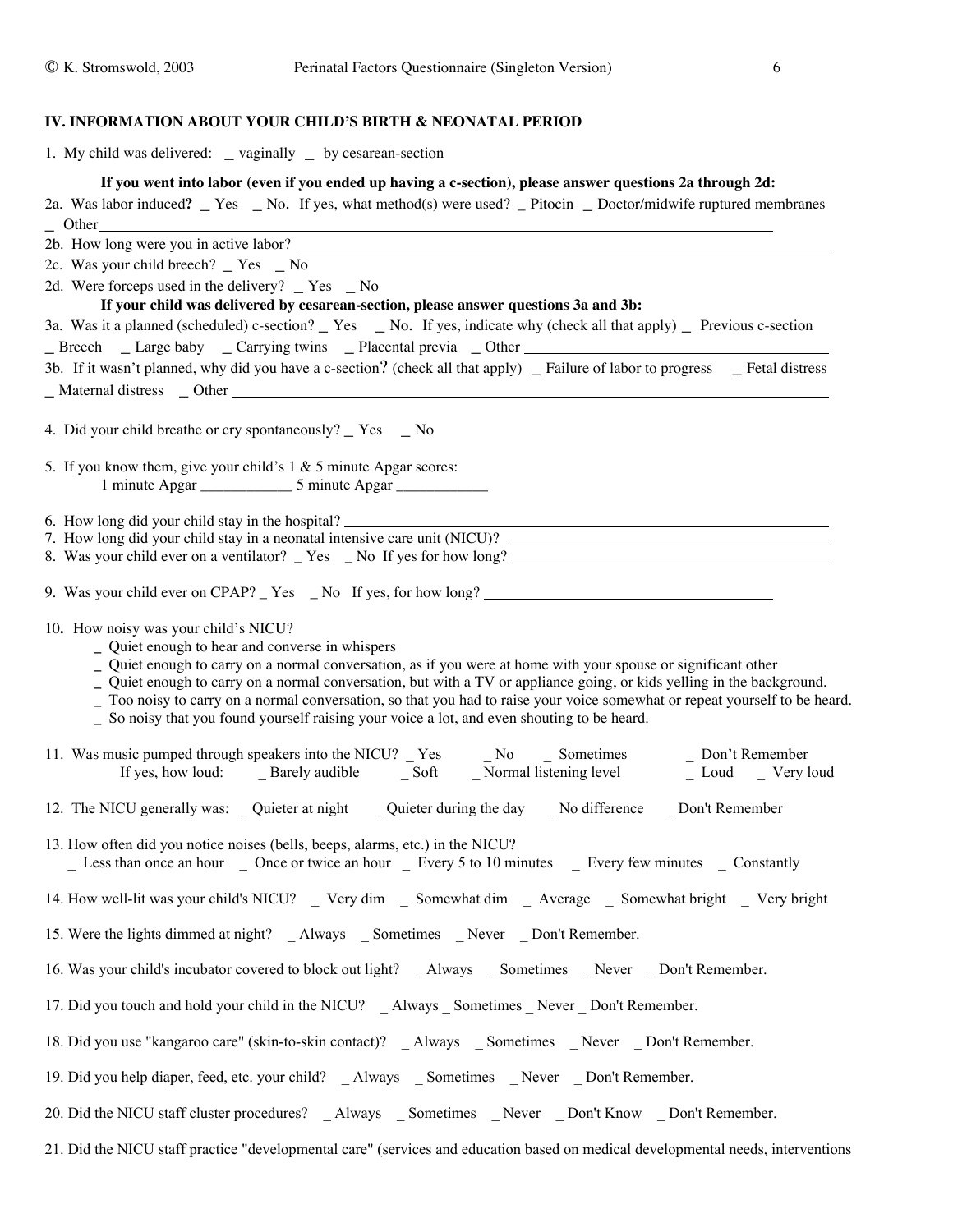that families can integrate into daily routines, etc.) \_ Yes \_ No \_ Don't Know \_ Don't Remember.

22. Check any drugs that your child was given in the hospital or during the first 3 months of life:

| <b>Medications</b>   | <b>Medications</b>  | <b>Nutritional Supplements</b>                            |
|----------------------|---------------------|-----------------------------------------------------------|
| Antibiotics          | Aminophylline       | Sodium                                                    |
| Antifungals          | Caffeine            | Potassium                                                 |
| Antivirals           | Indocin             | Magnesium                                                 |
| Surfactant           | Prostaglandin E     | Calcium                                                   |
| Synagis              | Aspirin             | Iron                                                      |
| RSV Immunoglobin     | Heparin             | Vitamin E                                                 |
| IV steroid           | Phenobarbital       | Vitamin K                                                 |
| Inhaled steroid      | Dilantin            | Multivitamin                                              |
| Bronchodialator      | Valium              | 20 calorie/oz formula                                     |
| Diuretics            | Narcotic Analgesics | 24 calorie/oz formula                                     |
| Anti-hypertensives   | Narcotic Sedatives  | Elemental formula                                         |
| Vasopressor          | Tagamet             | Human Milk Fortifier                                      |
| Albumin              | Zantac              | Medium Chain Oils                                         |
| Anti-arhythmia drugs | Prilosec            | Polycose                                                  |
| Thyroid hormone      | Reglan              | <b>Total Parental Nutrition (IV</b><br>hyperalimentation) |
| Other                | Propulsid           |                                                           |
| Other                | Other               | Other                                                     |

23a. How much breast milk did your child receive during his/her first 3 months of life? \_ None \_ Received some supplemental formula \_ Exclusively received breastmilk

23b. If s/he received breastmilk, how many months did s/he get it?  $\angle$  < 1month  $\angle$  1-3 months  $\angle$  4-6 months  $\angle$  7-9 months  $-10-12$  months  $-$  > 12 months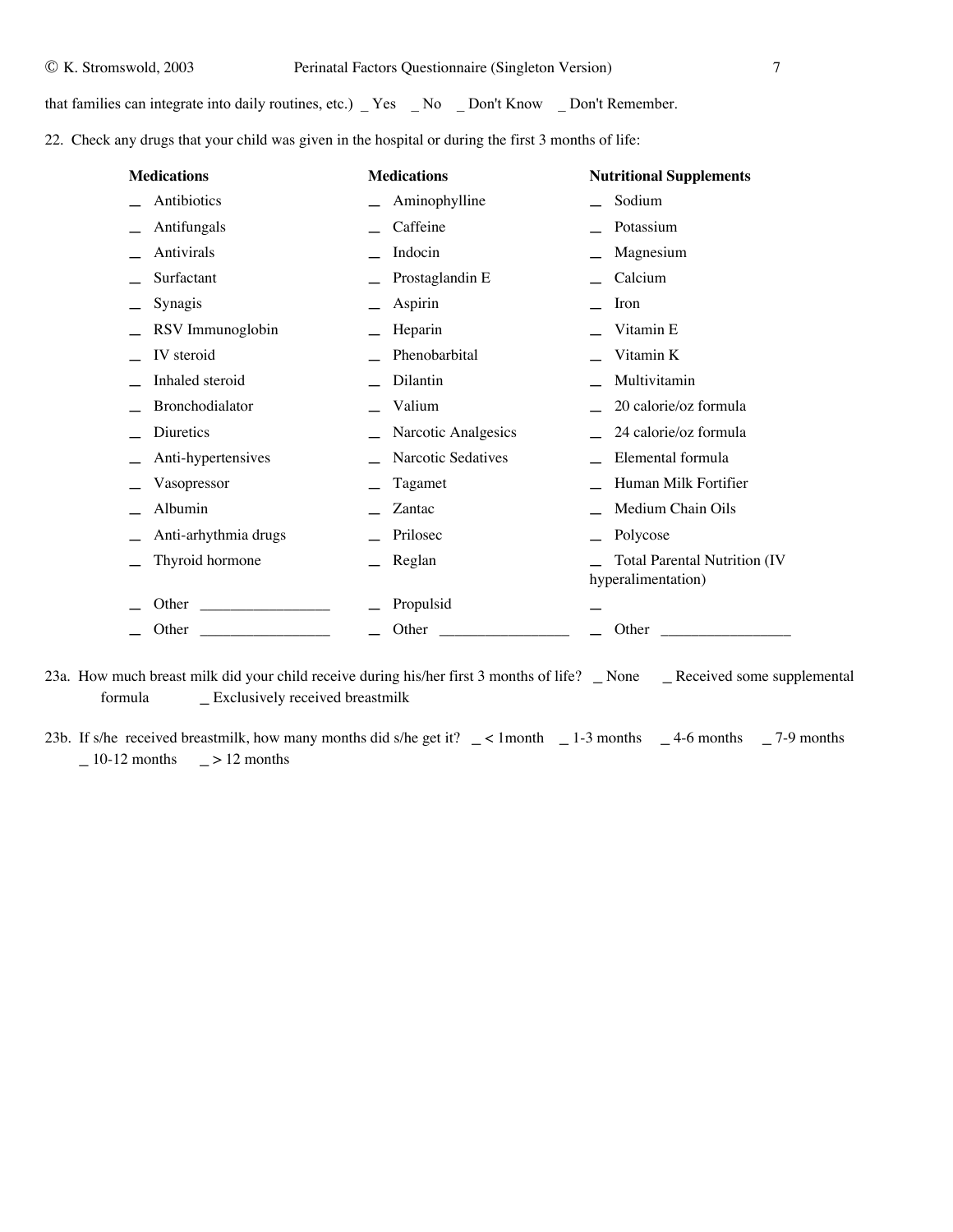**24. Child's Neonatal Complications/Health Problems.** If your child had any of the following problems, indicate when the problem was **first** diagnosed and treatments that were given (Give your child's **chronological age**. For example, if your child had BPD at birth, and s/he was born at 24 weeks, indicate age as **0 weeks**, or if your child had pneumonia 20 weeks after birth indicate age as **20 weeks**.)

| Complication                                                        | <b>Chron Age</b> | <b>Treatment</b>                                         |
|---------------------------------------------------------------------|------------------|----------------------------------------------------------|
| Anemia                                                              | weeks            | Iron __ Blood Transfusion __ Other_                      |
| Apnea                                                               | weeks            | Medication _ Apnea monitor _ CPAP _Other_                |
| Bradycardia                                                         | weeks            |                                                          |
| Bronchopulmonary Dysplasia (BPD)                                    |                  | _ Surfactant _ Oxygen _ Vent _ CPAP _ Bronchodialator    |
|                                                                     | weeks            | IV Steroids _ Inhaled Steroids _ Diuretics _ Other_      |
| Cardiac arythmias                                                   | weeks            | Medication _ Other_                                      |
| Congestive Heart Failure                                            | weeks            | Diuretics _ Bronchodialator _ Digitalis _ Other_         |
| Gastroesophogeal Reflux                                             |                  | _ Thickened feed _ Keep head up _ Medication _ Surgery   |
|                                                                     | weeks            | Other                                                    |
| Feeding Disorder                                                    |                  | _ Caloric supplementation _ Feeding therapy _ Tube Feed  |
|                                                                     | weeks            | Other_                                                   |
| Genetic disorder (describe)                                         |                  |                                                          |
|                                                                     | weeks            |                                                          |
| Failed hearing screening (e.g. BAER test)<br>Hernia/Hydrocele       | weeks<br>weeks   |                                                          |
| <b>High Blood Potassium</b>                                         |                  | Surgery _ Other                                          |
|                                                                     | weeks            | Calcium Supplement _ Other________                       |
| <b>High Blood Pressure</b>                                          | weeks            |                                                          |
| High Blood Sodium                                                   | weeks            |                                                          |
| <b>High Blood Sugar</b>                                             | weeks            | Insulin<br>$-$ Other                                     |
| Hydrocephalus                                                       | weeks            | Medication _ Surgical drainage _ Shunt _ Other           |
| Hypothyroidism                                                      | weeks            |                                                          |
| Intraventricular Hemorrhage (IVH)<br>(Indicate grade for each side) | weeks            | _ Left side _ Grade 1 _ Grade 2 _ Grade 3 _ Grade 4      |
|                                                                     |                  | Right side _ Grade 1 _ Grade 2 _ Grade 3 _ Grade 4       |
| Jaundice                                                            | weeks            | Phototherapy _ Blood transfusion _ Other                 |
| Low Blood Calcium                                                   | weeks            |                                                          |
| Low Blood Pressure                                                  | weeks            | Medication _ IV Fluids _ Other___________                |
| Low Blood Sugar                                                     | weeks            |                                                          |
| Meconium aspiration                                                 | weeks            | Antibiotics _ Respiratory support _ Other____            |
| Meningitis                                                          | weeks            | Antibiotics _ Other_                                     |
| Necrotizing Enterocolitis (NEC)                                     | weeks            | Stop feeding $\_$ Antibiotics $\_$ Surgery $\_$<br>Other |
| Patent Ductus Arteriosus (PDA)                                      | weeks            | Indocin _ Other medication _ Surgery _<br>Other          |
| Periventricular Leukomalacia (PVL)                                  | weeks            | Left side<br>$Right$ side                                |
| Polycythemia (too many red blood cells)                             | weeks            | IV fluids _<br>Other_                                    |
| Respiratory Distress Syndrome (RDS)                                 |                  | _ Surfactant _ Oxygen _ Vent _ CPAP _ Bronchodialator    |
|                                                                     | weeks            | IV Steroids _ Inhaled Steroids _ Diuretics _ Other       |
| Pneumonia                                                           | weeks            | Antibiotics _ Vent _ CPAP _<br>Oxygen Other              |
| Retinopathy of Prematurity (ROP)                                    |                  | Cryotherapy<br>Left side Grade                           |
| (indicate grade for each side)                                      | weeks            | Cryotherapy                                              |
| Seizures                                                            | weeks            |                                                          |
| Sepsis (blood infection)                                            | weeks            | Antibiotics<br>Other_                                    |
| <b>Urinary Tract Infection</b>                                      | weeks            | Antibiotics                                              |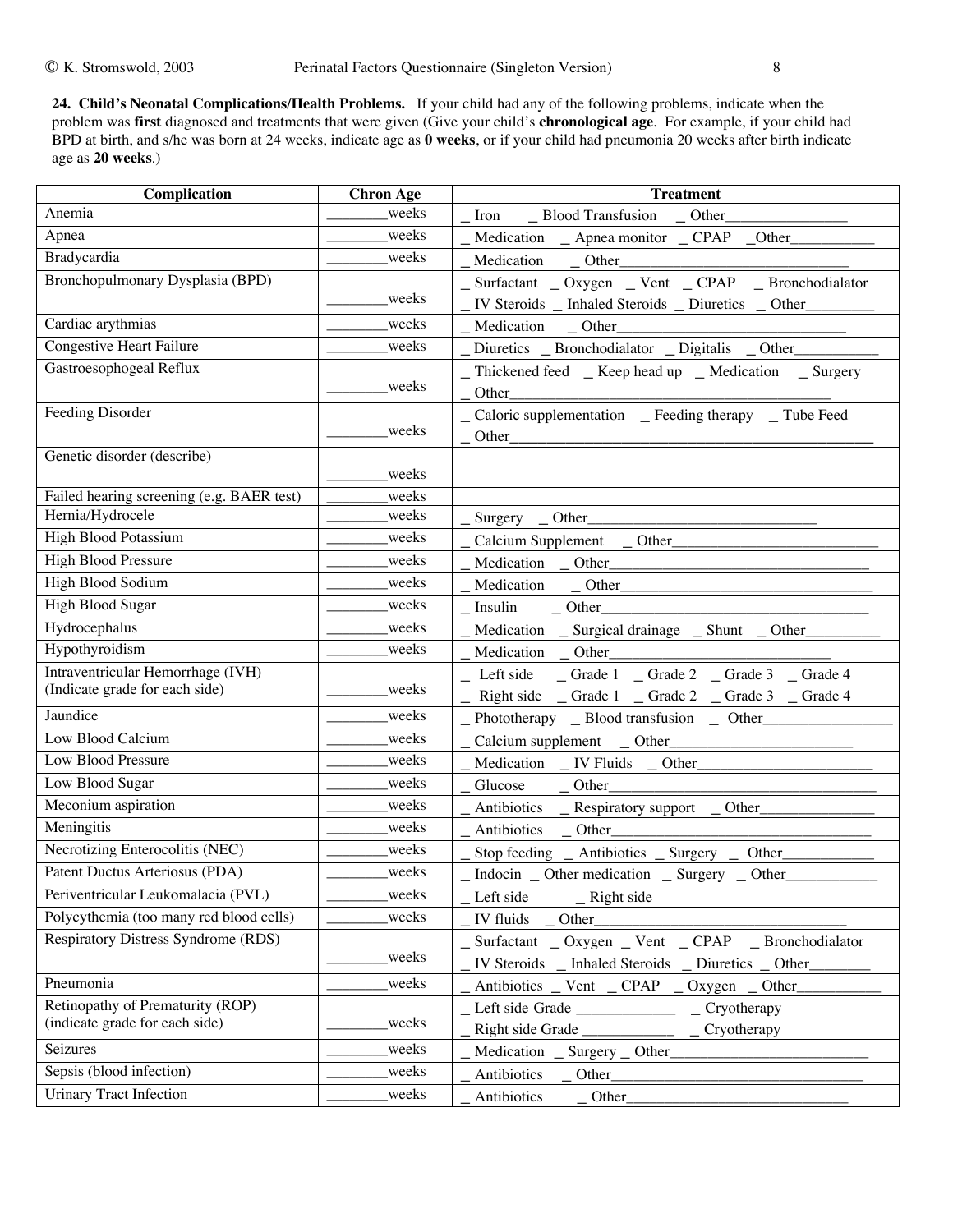| Complication             | Chron Age | <b>Treatment</b> |
|--------------------------|-----------|------------------|
| Other problem (describe) | weeks     |                  |
| Other problem (describe) | weeks     |                  |
| Other problem (describe) | weeks     |                  |

**V. Neurological/Psychiatric Disorders:** Use an 'X' to indicate if your child has ever been diagnosed with the following:

| Cerebral Palsy                                              | <b>Articulation Disorder</b>                                              |
|-------------------------------------------------------------|---------------------------------------------------------------------------|
| <b>Mental Retardation</b>                                   | Apraxia/Dyspraxia                                                         |
| <b>Attention Deficit Disorder</b>                           | Central Auditory Processing Disorder                                      |
| Hyperactivity                                               | Specific Language Impairment                                              |
| Asperger's syndrome                                         | Stuttering                                                                |
| Autism                                                      | Semantic/pragmatic language disorder                                      |
| Pervasive Developmental Disorder                            | Other spoken language impairment                                          |
| Schizophrenia                                               | Dyslexia                                                                  |
| Obsessive Compulsive Disorder                               | Other written language disorder                                           |
| Depression                                                  | Nonverbal Learning Disorder                                               |
| Suicidal tendencies                                         | Social problems/behavioral immaturity                                     |
| Anxiety                                                     | Sensory Integration Disorder                                              |
| Phobias/unusual fears                                       | Self-mutilating behavior (e.g., head banging, biting self, cutting self)  |
| Feeding disorder                                            | Tics (verbal, facial, or body)                                            |
| Eating disorder (bulimia/anorexia)                          | Hearing loss _ Left ear _ Right ear _ Both ears                           |
| Visual impairment/need for glasses                          | Hydrocephalus                                                             |
| Genetic disorder                                            | Intraventricular Hemorrhage (IVH) _ Grade 1 _ Grade 2 _ Grade 3 _ Grade 4 |
| Meningitis                                                  | Periventricular Leukomalacia (PVL)                                        |
| <b>Seizures</b>                                             | Other neurological/psychological disorder: (describe)                     |
| Other neurological/psychological<br>disorder(s): (describe) | Other neurological/psychological disorder: (describe)                     |

My child's IQ is \_ < 25 \_ 25-39\_ 40-54\_ 55-69 \_ 70-84 \_ 85-99 \_ 100-114 \_ 115-129 \_ >129 \_ don't know If your child has any special skills or abilities, please list them:

**VI. THERAPY & SPECIAL EDUCATIONAL SERVICES.** If your child has ever received any therapy or special educational services, please fill out the following chart. Use an **"X"** to indicate the services your child received at each age (Use your child's chronological age, **not** your child's age adjusted for prematurity.)

| <b>Therapy or Educational Service</b> |          | <b>AGE</b> (in chronological years) |   |   |   |   |              |  |   |   |    |    |    |    |    |    |    |    |    |
|---------------------------------------|----------|-------------------------------------|---|---|---|---|--------------|--|---|---|----|----|----|----|----|----|----|----|----|
|                                       | $\Omega$ |                                     | 2 | 3 | 4 | 5 | <sub>6</sub> |  | 8 | 9 | 10 | ۱1 | 12 | 13 | 14 | 15 | 16 | 17 | 18 |
| Speech/language therapy               |          |                                     |   |   |   |   |              |  |   |   |    |    |    |    |    |    |    |    |    |
| Feeding therapy                       |          |                                     |   |   |   |   |              |  |   |   |    |    |    |    |    |    |    |    |    |
| Occupational therapy                  |          |                                     |   |   |   |   |              |  |   |   |    |    |    |    |    |    |    |    |    |
| Physical therapy                      |          |                                     |   |   |   |   |              |  |   |   |    |    |    |    |    |    |    |    |    |
| Behavior therapy                      |          |                                     |   |   |   |   |              |  |   |   |    |    |    |    |    |    |    |    |    |
| Psychological therapy/counseling      |          |                                     |   |   |   |   |              |  |   |   |    |    |    |    |    |    |    |    |    |
| Reading specialist                    |          |                                     |   |   |   |   |              |  |   |   |    |    |    |    |    |    |    |    |    |
| Math specialist                       |          |                                     |   |   |   |   |              |  |   |   |    |    |    |    |    |    |    |    |    |
| Classroom aide (part-time)            |          |                                     |   |   |   |   |              |  |   |   |    |    |    |    |    |    |    |    |    |
| Classroom aide (full-time)            |          |                                     |   |   |   |   |              |  |   |   |    |    |    |    |    |    |    |    |    |
| Repeated grade in school              |          |                                     |   |   |   |   |              |  |   |   |    |    |    |    |    |    |    |    |    |
| Special classroom (part-time)         |          |                                     |   |   |   |   |              |  |   |   |    |    |    |    |    |    |    |    |    |
| Special classroom (full-time)         |          |                                     |   |   |   |   |              |  |   |   |    |    |    |    |    |    |    |    |    |
| Other (describe)                      |          |                                     |   |   |   |   |              |  |   |   |    |    |    |    |    |    |    |    |    |
| Other (describe)                      |          |                                     |   |   |   |   |              |  |   |   |    |    |    |    |    |    |    |    |    |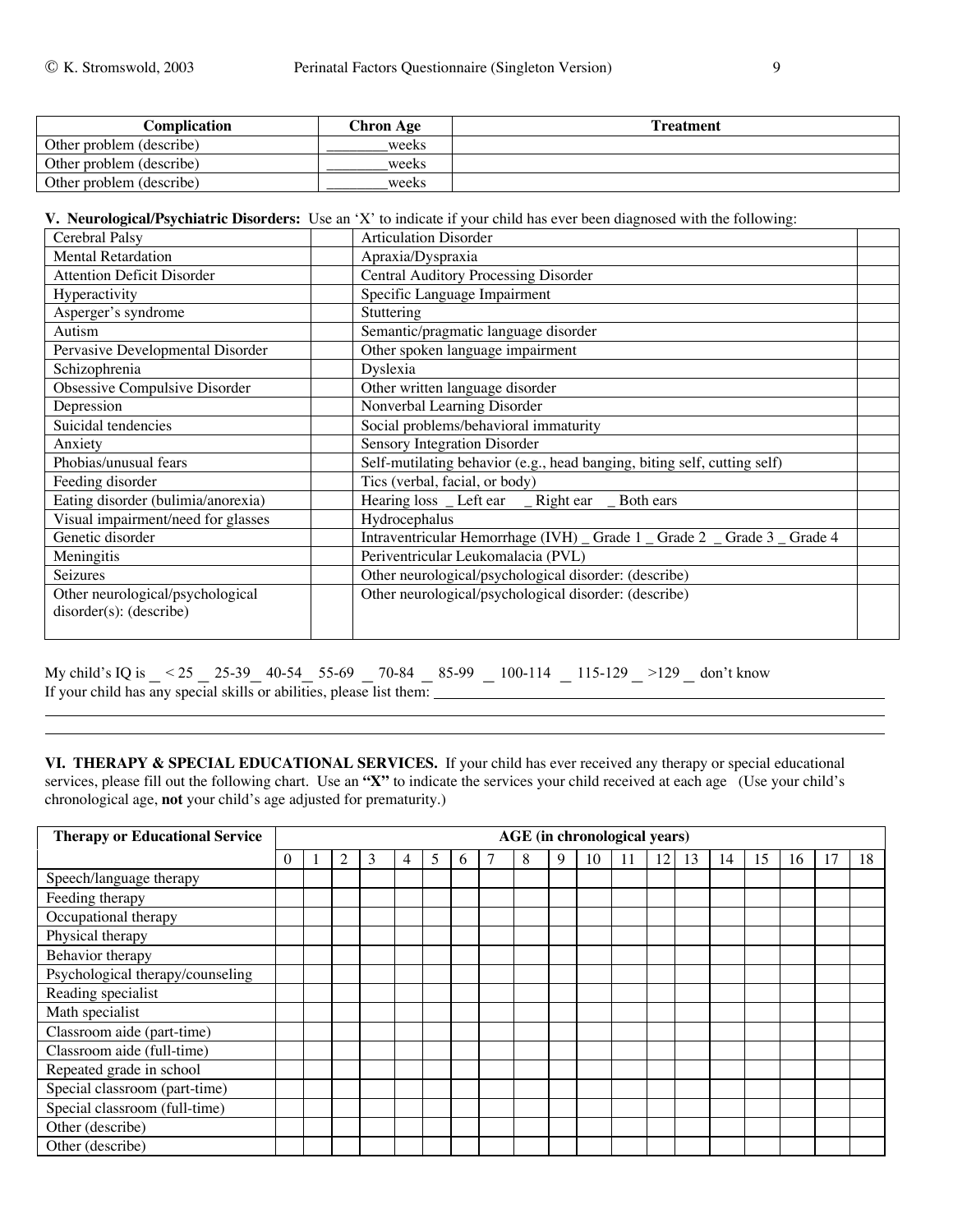| Dtŀ. |  |  |  |  |  |  |  |  |  |  |
|------|--|--|--|--|--|--|--|--|--|--|
|      |  |  |  |  |  |  |  |  |  |  |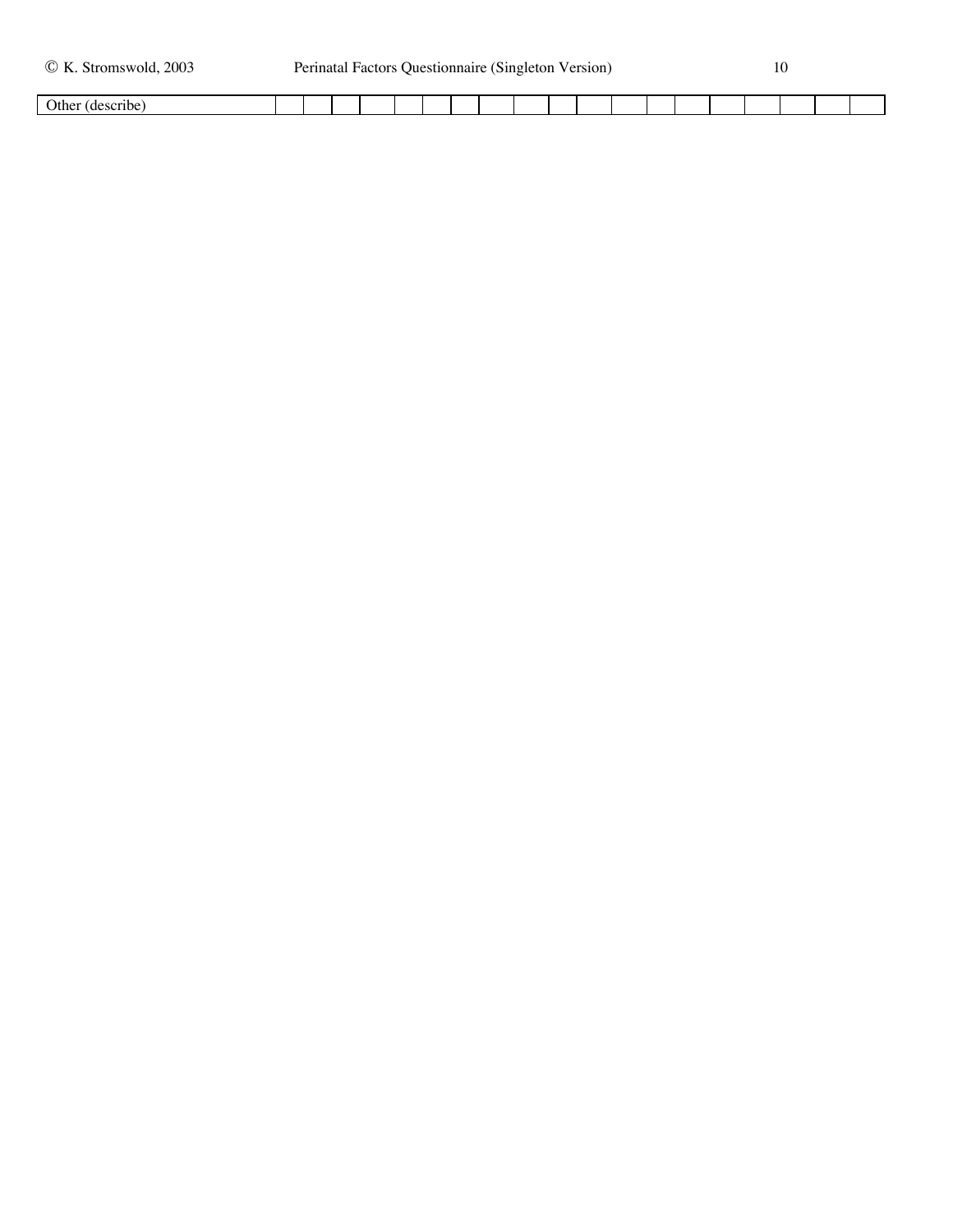**VII. DEVELOPMENTAL MILESTONES.** How old (in months) was your child when s/he achieved the following milestones? If you are unsure of when a milestone was achieved, give your best guess and put a '?' next to your answer. If you can't remember when a milestone was achieved at all, check "Don't remember". If your child has not achieved the milestone yet, check "Not Yet". (Use your child's chronological age, **not** his/her age adjusted for prematurity.)

| months | Don't remember        | $\_$ Not yet       |
|--------|-----------------------|--------------------|
| months | $\Box$ Don't remember | $\_$ Not yet       |
| months | $\Box$ Don't remember | $\_$ Not yet       |
| months | $\Box$ Don't remember | $\_$ Not yet       |
| months | $\Box$ Don't remember | $\_$ Not yet       |
| months | Don't remember        | $\_$ Not yet       |
| months | $\Box$ Don't remember | $\_$ Not yet       |
| months | $\Box$ Don't remember | $\_$ Not yet       |
| months | $\Box$ Don't remember | $\_$ Not yet       |
| months | Don't remember        | $\_$ Not yet       |
| months | Don't remember        | $\sqrt{ }$ Not yet |
| months | Don't remember        | $\_$ Not yet       |
| months | $\Box$ Don't remember | $\Gamma$ Not yet   |
| months | Don't remember        | $\_$ Not yet       |
| months |                       | Not yet            |
|        |                       | Don't remember     |

#### **VIIIa. Compared to other children who are the same age as my child, my child's development is**

|                                | Very Delayed | Delaved | Similar | Advanced | Very Advanced |
|--------------------------------|--------------|---------|---------|----------|---------------|
| Cognitive Development          |              |         |         |          |               |
| Fine Motor Development         |              |         |         |          |               |
| <b>Gross Motor Development</b> |              |         |         |          |               |
| Language Development           |              |         |         |          |               |
| Social Development             |              |         |         |          |               |
| Overall Development            |              |         |         |          |               |
|                                |              |         |         |          |               |

#### **VIIIb. Compared to my child's biological brothers and sisters, my child's development is**

|                            | Very Delayed | Delaved | Similar | Advanced | Very Advanced | $N/A$ (no siblings) |
|----------------------------|--------------|---------|---------|----------|---------------|---------------------|
| Cognitive Development      |              |         |         |          |               |                     |
| Fine Motor Development     |              |         |         |          |               |                     |
| Gross Motor Development    |              |         |         |          |               |                     |
| Language Development       |              |         |         |          |               |                     |
| Social Development         |              |         |         |          |               |                     |
| <b>Overall Development</b> |              |         |         |          |               |                     |

### **VIIIc. Compared to my child's biological brothers and sisters who were FULL TERM, my child's development is**

|                         | Very Delayed | Delaved | Similar | Advanced | Very Advanced | $N/A$ (no FT siblings) |
|-------------------------|--------------|---------|---------|----------|---------------|------------------------|
| Cognitive Development   |              |         |         |          |               |                        |
| Fine Motor Development  |              |         |         |          |               |                        |
| Gross Motor Development |              |         |         |          |               |                        |
| Language Development    |              |         |         |          |               |                        |
| Social Development      |              |         |         |          |               |                        |
| Overall Development     |              |         |         |          |               |                        |

# **IX. LANGUAGE BACKGROUND OF CAREGIVERS**

First (primary) language of mother:

First (primary) language of father:

If your child has regularly been exposed to languages other than English, indicate the language(s), the amount of exposure (in hrs/week), and how old your child was when the exposure occurred (e.g., Spanish, 15 hrs/wk, from age 6 mos-3.5 years)